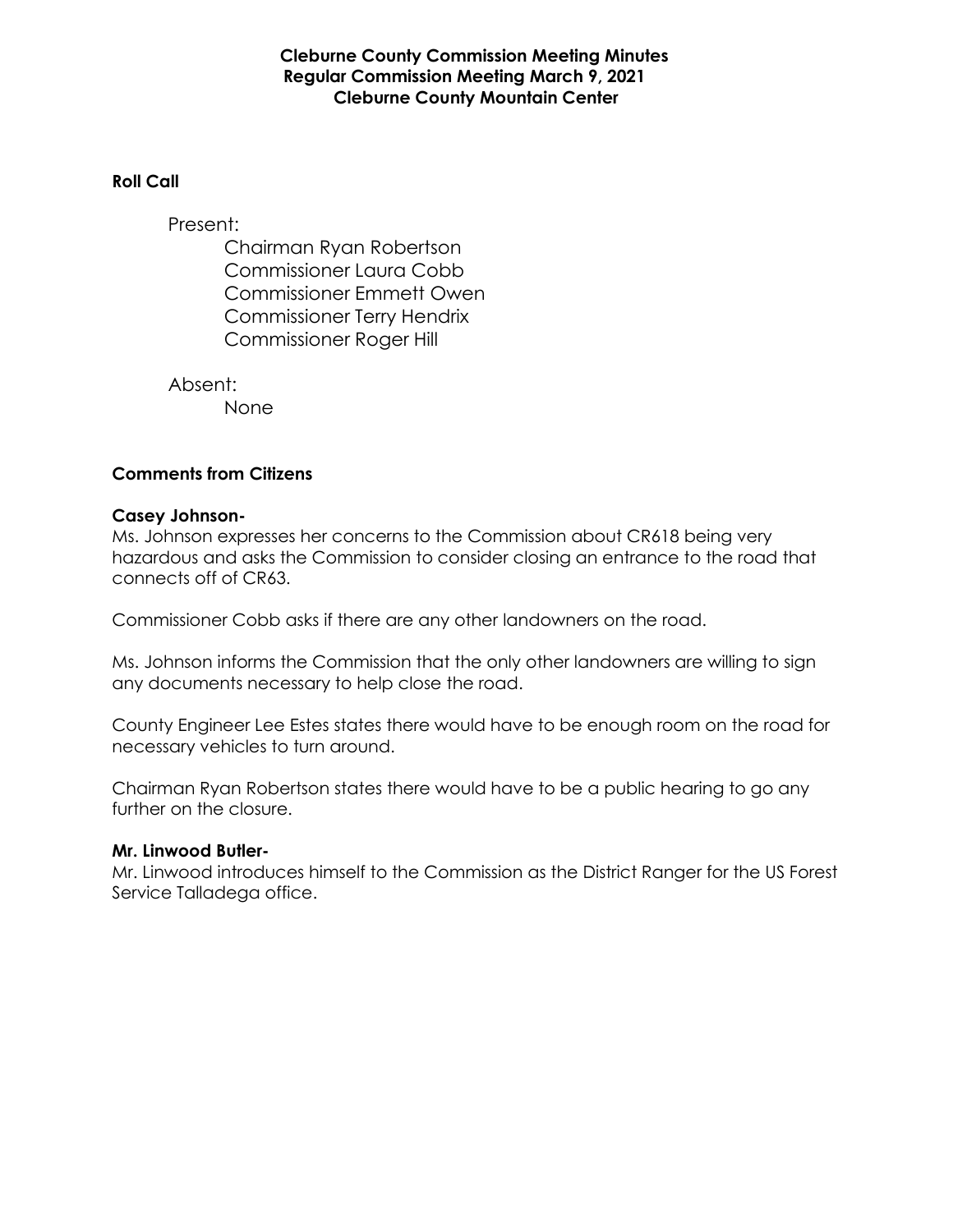## **Consent Agenda**

The Commission passes the March 2021 Consent Agenda including:

Action as related to **Resolution #5109- 1-6** March 2021 Consent Agenda:

Motion made by Commissioner Laura Cobb, Seconded by Commissioner Terry **Hendrix** 

In Support: Commissioners Laura Cobb, Emmett Owen, Roger Hill, and Terry **Hendrix** 

In Opposition: None

Motion Passed

### **Resolution #5109-1**

The Cleburne County Commission hereby resolves to approve the minutes of:

February 9, 2021

as presented.

### **Resolution #5109-2**

The Cleburne County Commission recognizes the following board appointment statuses as of this meeting:

#### **Resignations:**

**Vacancies:**  Water Authority **Danny Mobley** Water Authority **Roger Hand** 

### **Board Reappointments:**

Water Authority **Danny Mobley** Water Authority **Roger Hand**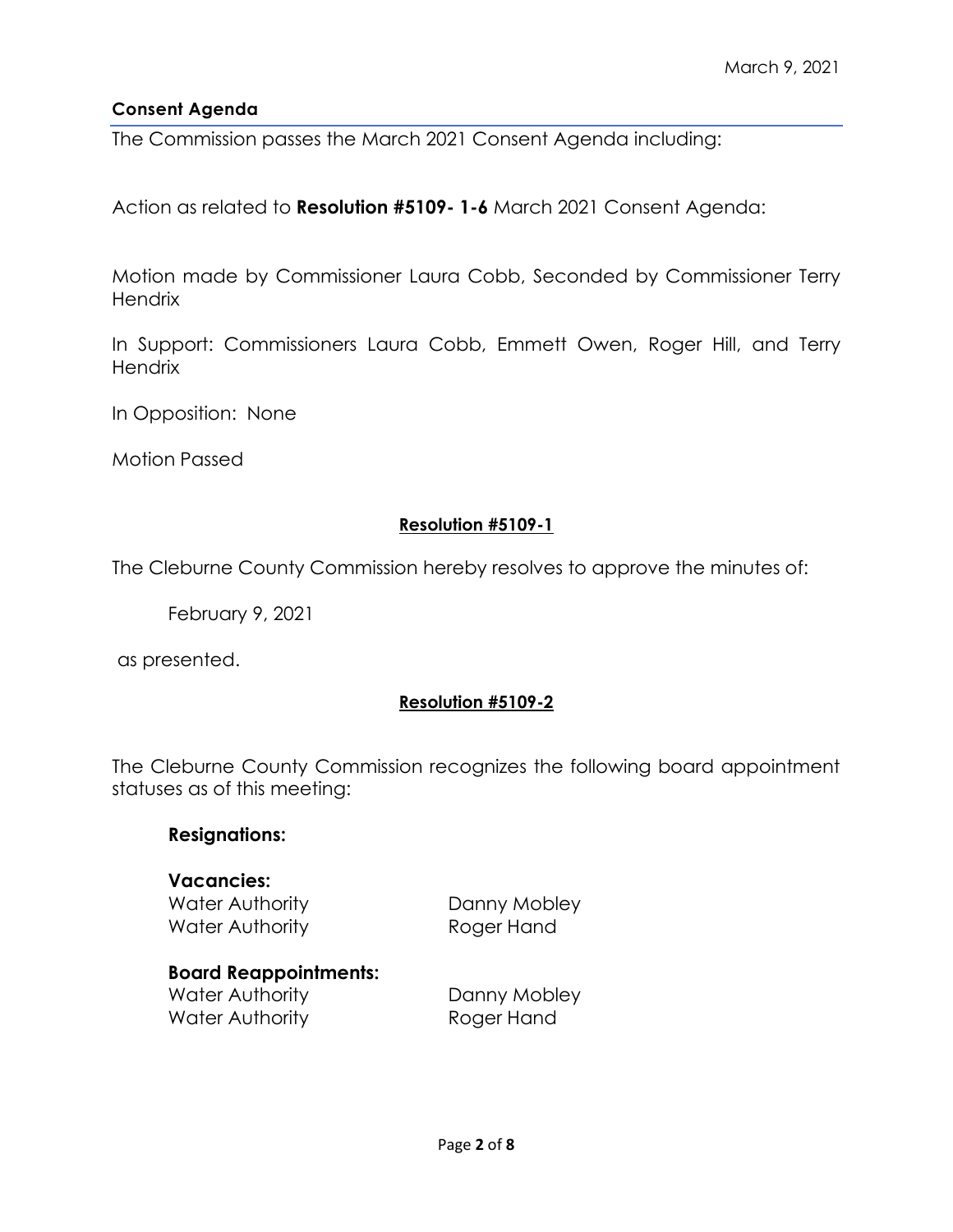## **Resolution #5109-3**

Whereas, Section 28-3A-4, Code of Alabama requires the Alcoholic Beverage Control Board to collect all county license fees for all new license applications and renewed licenses; and

Whereas, the Commission must periodically acknowledge the local rates as set by the Commission.

Therefore, the Commission establishes the FY 2021 - 2022 county rates as being equivalent to those fees charged as a "State License Fee" or in the case of there being a maximum county fee that is less than the "State License Fee", the county fee shall be the maximum amount permissible by law.

## **Resolution #5109-4**

Whereas, the Commission has previously passed a Continuity of Operations Plan for the duration of the State of Emergency declared as a result of the COVID-19 situation or until the March meeting, whichever comes first; and

Whereas, we have reached the March meeting and the State of Emergency is still active.

Therefore, the Cleburne County Commission extends the Continuity of Operations Plan for the duration of the State of Emergency, or the Commission's April meeting, whichever comes first

### **Resolution #5109-5**

Whereas, Commissioner Terry Hendrix has been approached by the Town of Ranburne for assistance in purchasing a flag pole, recreational batting cages, and fence repairs; and

Whereas, Commissioner Hendrix has agreed to apply \$5000 from his discretionary funds for said purchases., with \$2500 to be used for the purchase of the flag pole and \$2500 to be used for the recreational batting cages and fence repairs

Therefore, the Cleburne County Commission authorizes this application of funds, recognizing it as having a valid public purpose, being in agreement with the County's Discretionary Fund Policy adopted September 16th, 2013, and a valid use of the earmarked Tobacco Tax that funds the Commissioner's discretionary allocations.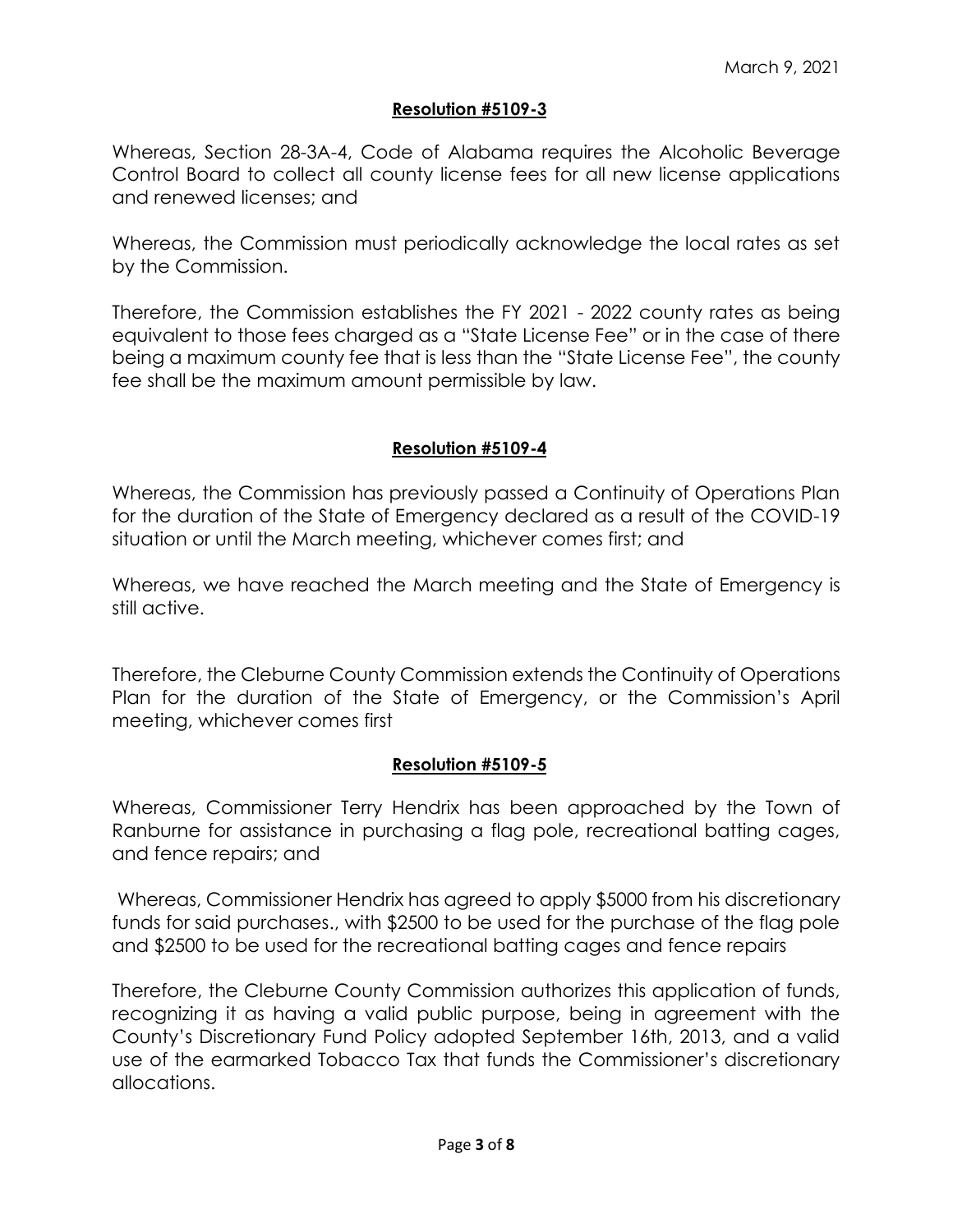### **Resolution #5109-6**

WHEREAS, the Cleburne County Commission must from time to time seek bids for certain supplies and equipment in order to ensure efficient and effective operations of county initiatives while ensuring all state purchasing laws are abided by.

Therefore, the Cleburne County Commission authorizes the County Engineer to seek bids for the following annual maintenance supplies:

> Bituminous Treatment Resurface Traffic Stripe **Microsurface** Inplace Asphalt

#### **New Business:**

## **A. Preliminary Study for Pinhoti Trail**

Action as related to **Resolution #5110** Preliminary Study for Pinhoti Trail

Motion made by Commissioner Emmett Owen Seconded by Commissioner Laura Cobb

*Commissioner Laura Cobb asks to table.*

In Support: Commissioners Laura Cobb, Emmett Owen, Roger Hill, and Terry **Hendrix** 

In Opposition: None

Commission tables resolution until a later date.

## **Resolution #5110**

Whereas, Commissioner Owen is in support of pursing the development of a new, four-mile, trail spur that would connect the Pinhoti Trail to the Cleburne County Mountain Center; and

Whereas, he believes the extension of the trail will promote economic development in Cleburne County and promote a benefit to the County, being a valid public purpose, so a request is made to the Commission to consider allocating up to \$25,000 for the preliminary study.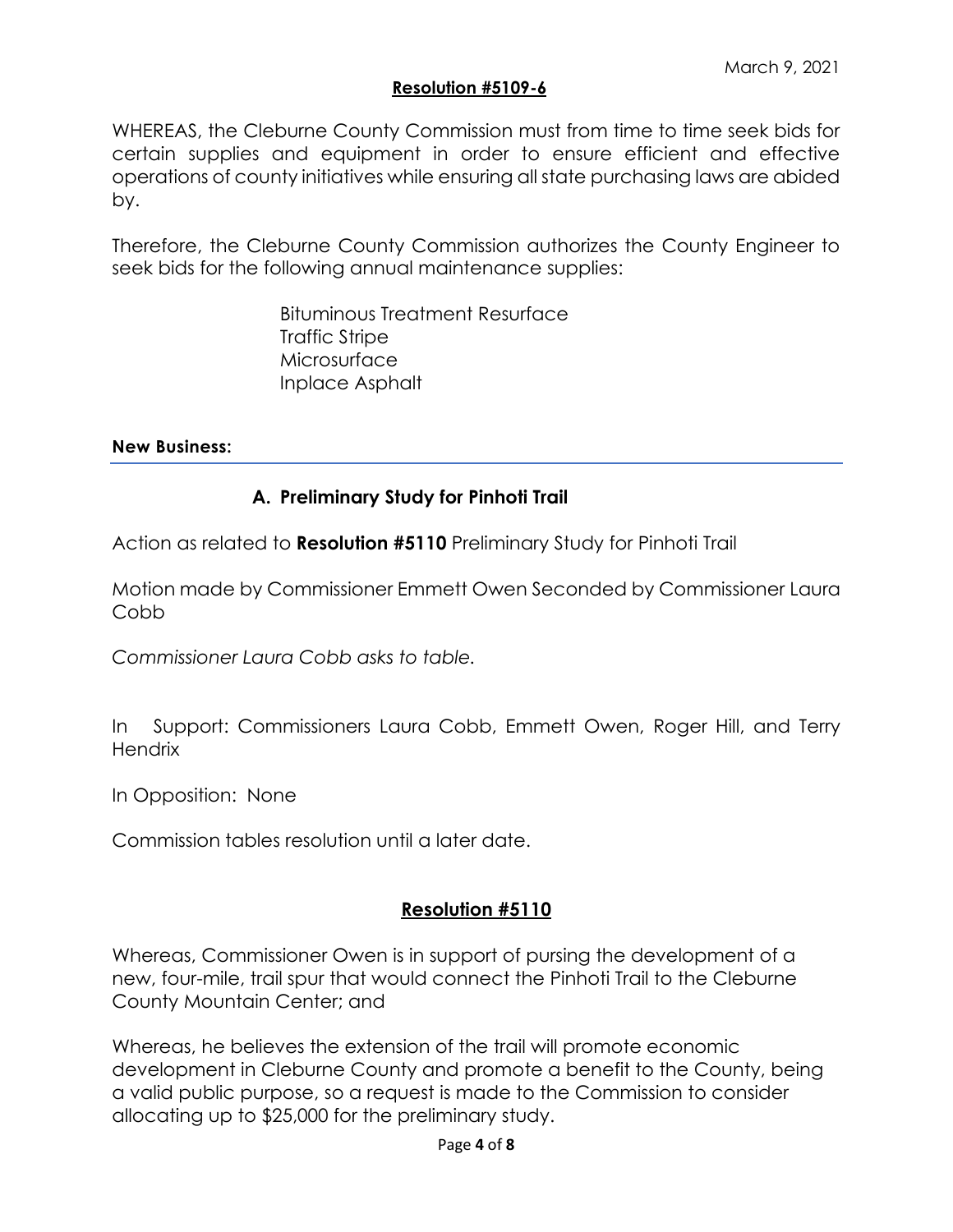Therefore, the Cleburne County Commission authorizes the Chairman to sign all necessary documents after having been reviewed by the County Attorney.

Furthermore, the Cleburne County Commission authorizes the County Administrator to adjust the Administrative Budget as needed for the study up to \$25,000.

# **B. Construct Storage Shed for EMA Equipment**

Action as related to **Resolution #5111** Construct Storage Shed for EMA Equipment

Motion made by Commissioner Emmett Owen, Seconded by Commissioner Laura Cobb

In Support: Commissioners Laura Cobb, Emmett Owen, Roger Hill, and Terry **Hendrix** 

In Opposition: None

Amended Resolution passes.

## **Resolution #5111**

Whereas, the Cleburne County Commission has concerns about the maintenance and housing of EMA equipment; and

Where, Emergency Manager Crystal Cavender has voiced her concerns that she lacks a readily accessible facility to safely store and maintain her EMA equipment at the Cleburne County Mountain Center; and

Whereas, Commissioner Owen believes the construction of a 30 x 30 metal building may be the most appropriate facility to house said equipment.

Therefore, the Cleburne County Commission allocates up to \$8,500 for the construction of a storage shed at the Cleburne County Mountain Center for the purpose of housing EMA equipment.

Commission Owen asks to amend the resolution to reduce the amount of the allocation.

Commissioner Cobb is in support of the amendment.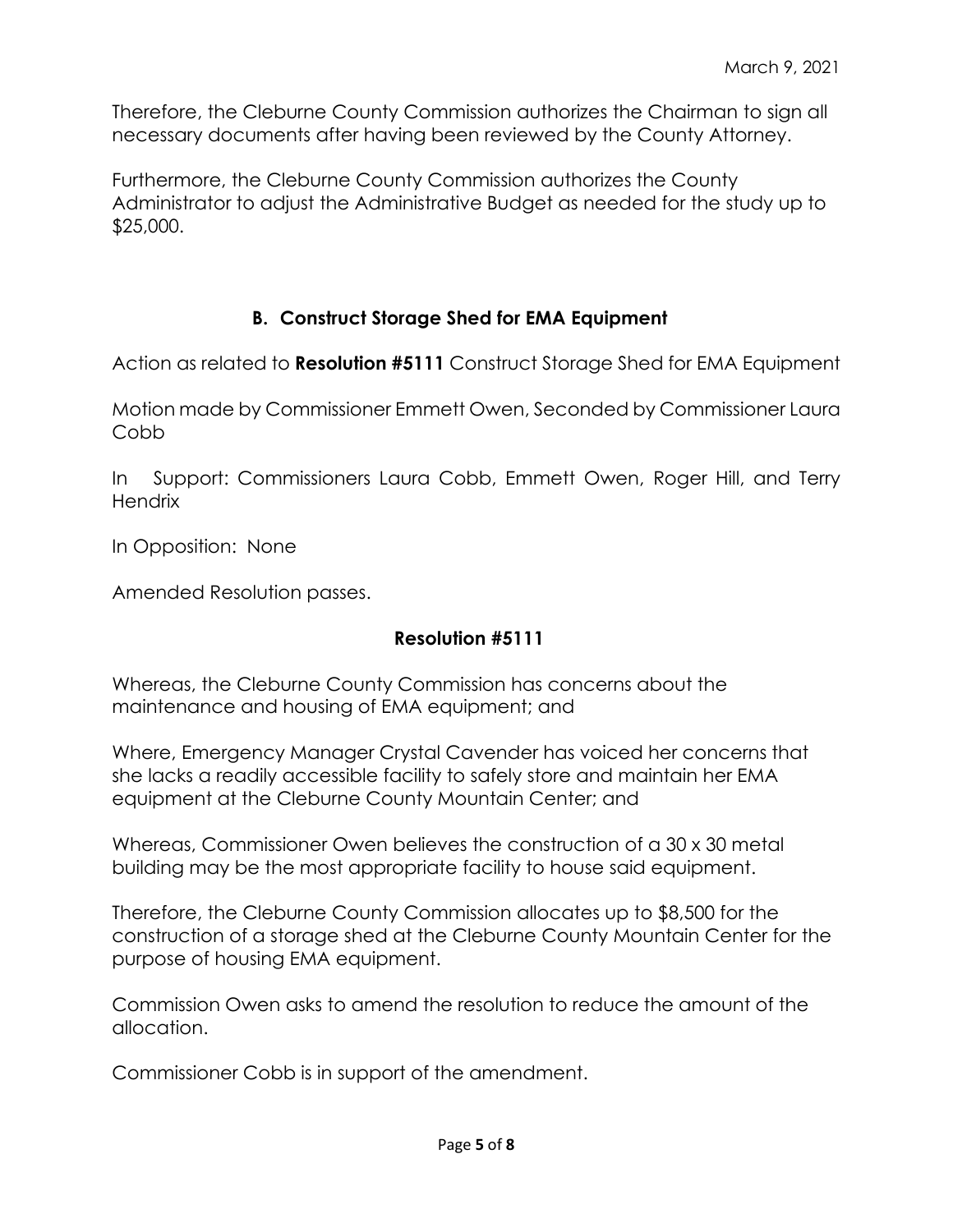Commissioner Hill asks about the possibilities of having the building fully enclosed, rather than 3-sides.

Commissioner Cobb prefers an open facility for accessibility.

Commissioner Hendrix asks if this will be purchased from the EMA Budget.

County Administrator Kim Brown informs the Commission that the funds are available as the Cares Act reimbursement has funded salaries which had not been anticipated. She tells them that the EMA Budget will need to be amended next month.

### **Reports from staff:**

- **A.** County Administrator Kim Brown informs the Commission that Search and Rescue has the original title for the EMA box truck and they are willing to transfer it over to the Commission with the understanding that the equipment is to be used for emergency services. She also informs the Commission that the federal audit will start very soon.
- **B.** County Engineer Lee Estes informs the Commission the road department has been working on patching and grading roads.
- **C.** County Attorney Jason Odom informs the Commission that he has emailed them an Ethics opinion concerning purchases from Cleburne County Parts / NAPA. He has not received a response from the February AG Opinion yet.

*Commissioner Owen makes a motion to add to New Business to use up to \$3,000 of his discretionary funds for Library work.*

*Commissioner Cobb seconds motion.*

### **C. Library patio work**

Action as related to **Resolution #5112** Library patio work

Motion made by Commissioner Emmett Owen, Seconded by Commissioner Laura Cobb

In Support: Commissioners Laura Cobb, Emmett Owen, Roger Hill, and Terry **Hendrix** 

In Opposition: None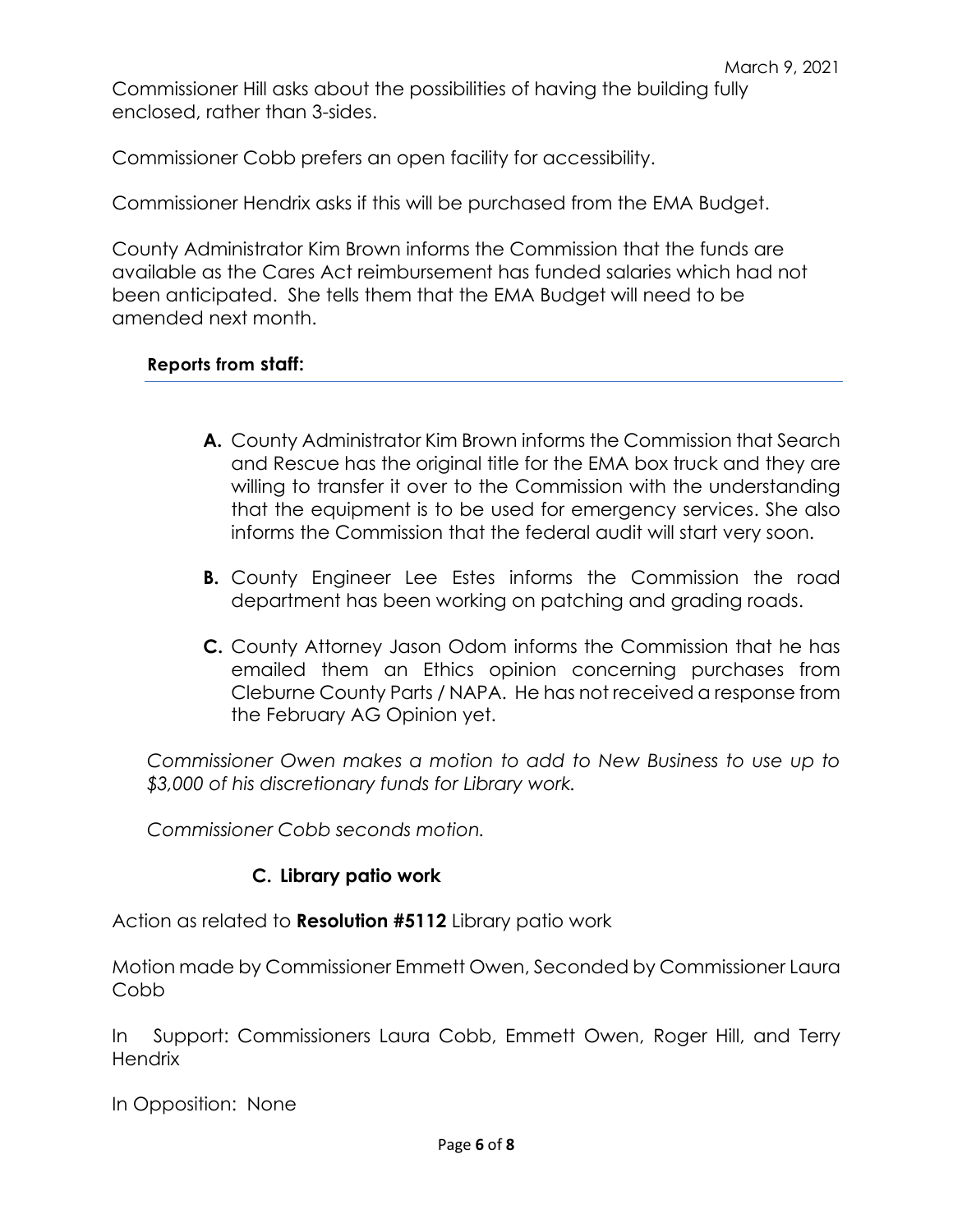# **Resolution #5112**

The Cleburne County Commission authorizes \$3,000 from Commissioner Owen's discretionary fund for patio work at the Library, recognizing it as having a valid public purpose, being in agreement with the County's Discretionary Fund Policy adopted September 16th, 2013, and a valid use of the earmarked Tobacco Tax that funds the Commissioner's discretionary allocations.

*County Attorney Jason Odom reminds the Commission that a resolution is necessary to accept the Search and Rescue donation.*

*Commissioner Hendrix is concerned about their stipulations.*

*County Attorney Jason Odom is certain that he, along with the County Administrator Kim Brown and Emergency Manager Crystal Cavender, can come to an understanding with Search and Rescue by the April meeting.*

*The Commission agrees to revisit the topic at a later date.* 

### **Old Business:**

There is no Old Business to attend to this meeting.

Action as related to **Resolution #5113**

Motion made by Commissioner Emmett Owen, Seconded by Commissioner Laura Cobb

In Support: Commissioners Laura Cobb, Emmett Owen, Roger Hill, and Terry **Hendrix** 

In Opposition: None

Motion Passed

## **Resolution #5113**

Meeting Adjourned.

Certified by: